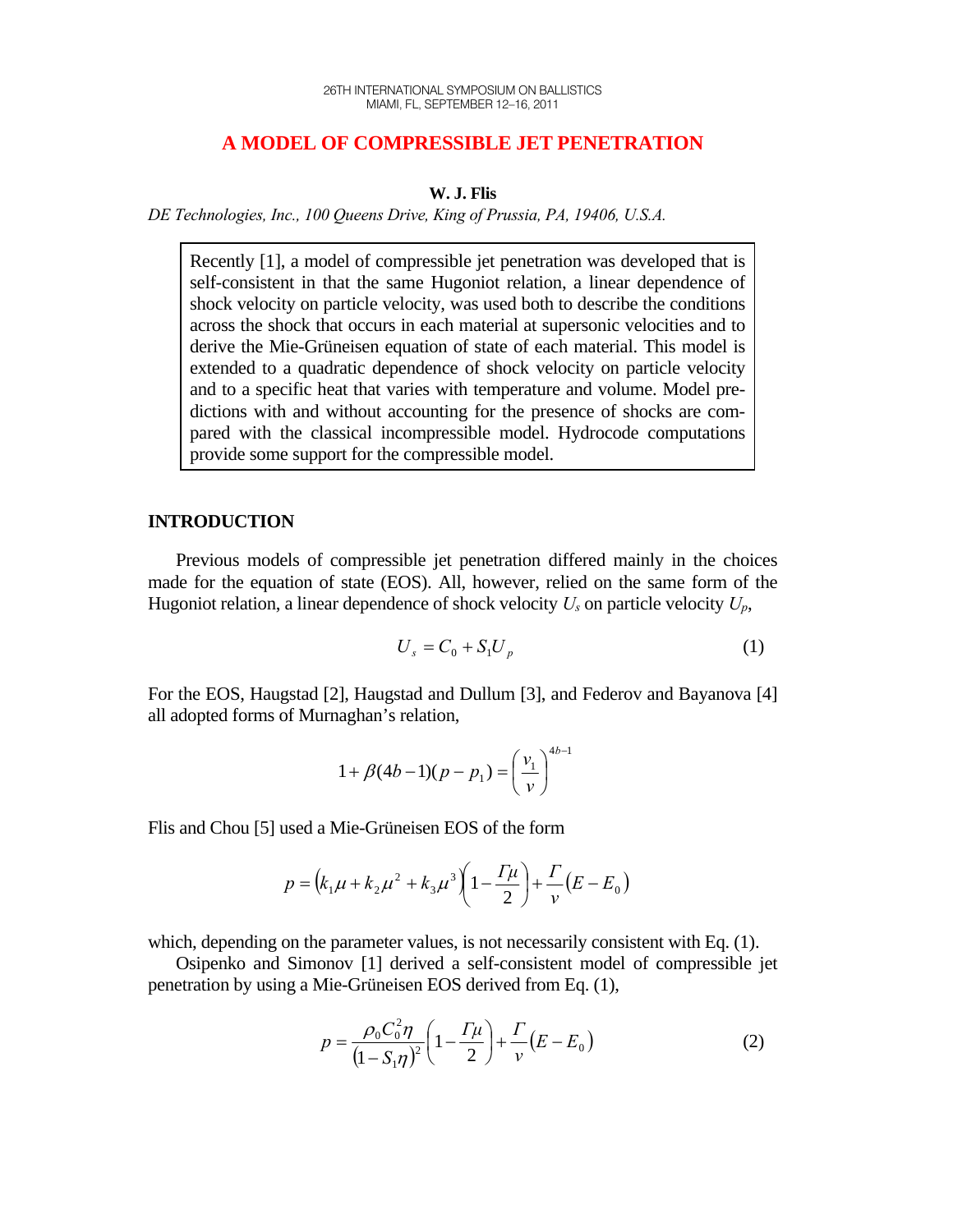In the present paper, a quadratic counterpart of Eq. (1) is combined with a form of the Mie-Grüneisen EOS that is entirely consistent with it.

 Also, previous models that included a solution for temperatures assumed a constant specific heat. In this paper, the specific heat is assumed to vary with volume and temperature according to the Debye theory, but the result of incorporating this is shown to be small.

#### **PRESENT MODEL**

In this paper, the quadratic Hugoniot relation

$$
U_s = C_0 + S_1 U_p + \frac{S_2}{C_0} U_p^2
$$
 (3)

is adopted instead of Eq. (1). This is used with the Mie-Grüneisen EOS,

$$
E(p, v) = E_h + \frac{p - p_h}{\rho \Gamma} \tag{4}
$$

where *E* is internal energy, *p* is pressure,  $v = 1/\rho$  is specific volume, and  $\Gamma \equiv v(\partial p / \partial E)$ , is the Grüneisen parameter. Energy and pressure along the Hugoniot are given as functions of volume by

$$
E_h = \frac{\eta p_h}{2\rho_0} \tag{5}
$$

$$
p_{h} = \begin{cases} \frac{\rho_{0}C_{0}^{2}\eta}{\left(1 - S_{1}\eta\right)^{2}}, & \text{for } S_{2} = 0\\ \frac{\rho_{0}C_{0}^{2}}{4\eta^{3}S_{2}^{2}} \left[1 - S_{1}\eta - \sqrt{\left(1 - S_{1}\eta\right)^{2} - 4S_{2}\eta^{2}}\right]^{2}, & \text{for } S_{2} \neq 0 \end{cases}
$$
(6)

where  $\eta = (v_0 - v)/v_0$ . Note that Eq. (6) is derived from Eq. (3) and the Rankine-Hugoniot relations. It is assumed that  $\Gamma$  is independent of pressure and is given by the relation  $\rho \Gamma = \rho_0 \Gamma_0$ .

 To analyze the penetration process, the flow is visualized in a coordinate system moving with the penetration zone, that is, at the penetration velocity *U*, as shown in Fig. 1. Then the point on the centerline at the interface between the jet and target is a stagnation point in the flow. Let *W* denote flow velocity relative to and toward the stagnation point. The boundary conditions at infinity are, in the target,

$$
W_{0t} = U; \ \ p_{0t} = 0; \ \ E_{0t} = 0 \tag{7}
$$

and, in the jet,

$$
W_{0j} = V - U; \ \ p_{0j} = 0; \ \ E_{0j} = 0 \tag{8}
$$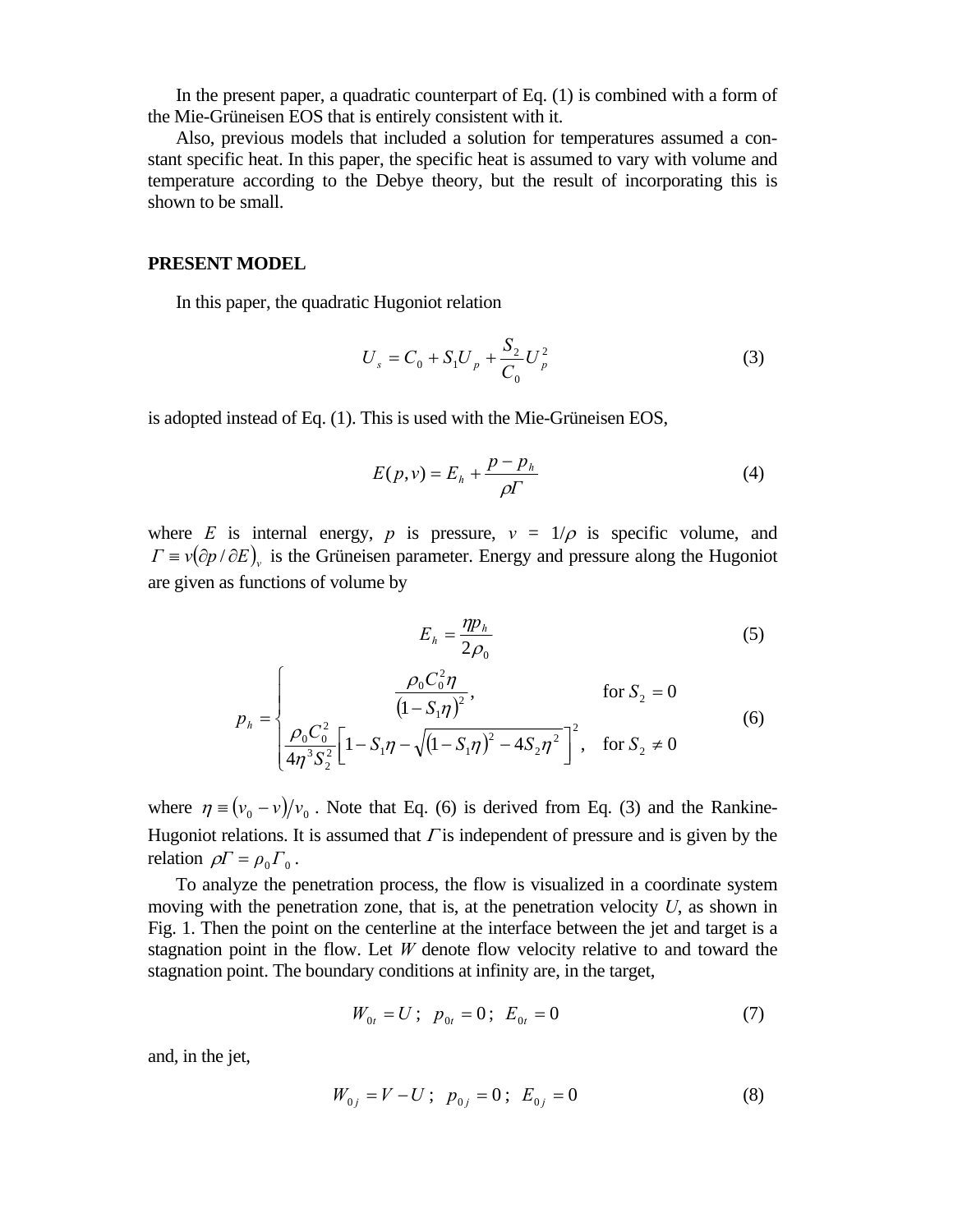If the flow in either material relative to its stagnation point is supersonic ( $W_0 > C_0$ ), then a shock will stand at some distance from the stagnation point. Conditions across the shock at states 0 and 1 are related by the Rankine-Hugoniot equations,

$$
\rho_0 W_0 = \rho_1 W_1 \tag{9}
$$

$$
p_0 + \rho_0 W_0^2 = p_1 + \rho_1 W_1^2 \tag{10}
$$

$$
p_0 v_0 + \frac{1}{2} W_0^2 + E_0 = p_1 v_1 + \frac{1}{2} W_1^2 + E_1
$$
 (11)

The velocity of the shock relative to the material ahead of it is  $U_s = W_0$ , and the flow velocity behind the shock is  $W_1 = U_s - U_p$ . Thus, by Eq. (3),

$$
W_1 = \begin{cases} W_0 - (W_0 - C_0)/S_1 & \text{for } S_2 = 0\\ W_0 - C_0 \Big(S_1 - \sqrt{S_1^2 + 4S_2(W_0 - C_0)/C_0}\Big) / 2S_2 & \text{for } S_2 \neq 0 \end{cases}
$$
(12)

By Eqs. (9-11), the remaining conditions behind the shock are given by

$$
\rho_1 = \rho_0 W_0 / W_1 \tag{13}
$$

$$
p_1 = p_0 + \rho_0 W_0^2 - \rho_0 W_0 W_1 \tag{14}
$$

$$
E_1 = p_0 v_0 + \frac{1}{2} W_0^2 + E_0 - p_1 v_1 - \frac{1}{2} W_1^2 \tag{15}
$$

Given the conditions at state 0, those at state 1 are known from Eqs. (12-15).



Figure 1. Flow field in moving coordinates and flow stations.

Conditions at states 1 and 2 are related by the compressible Bernoulli equation,

$$
p_1v_1 + \frac{1}{2}W_1^2 + E_1 = p_2v_2 + \frac{1}{2}W_2^2 + E_2
$$
 (16)

where the internal energies are related by the isentropic relation,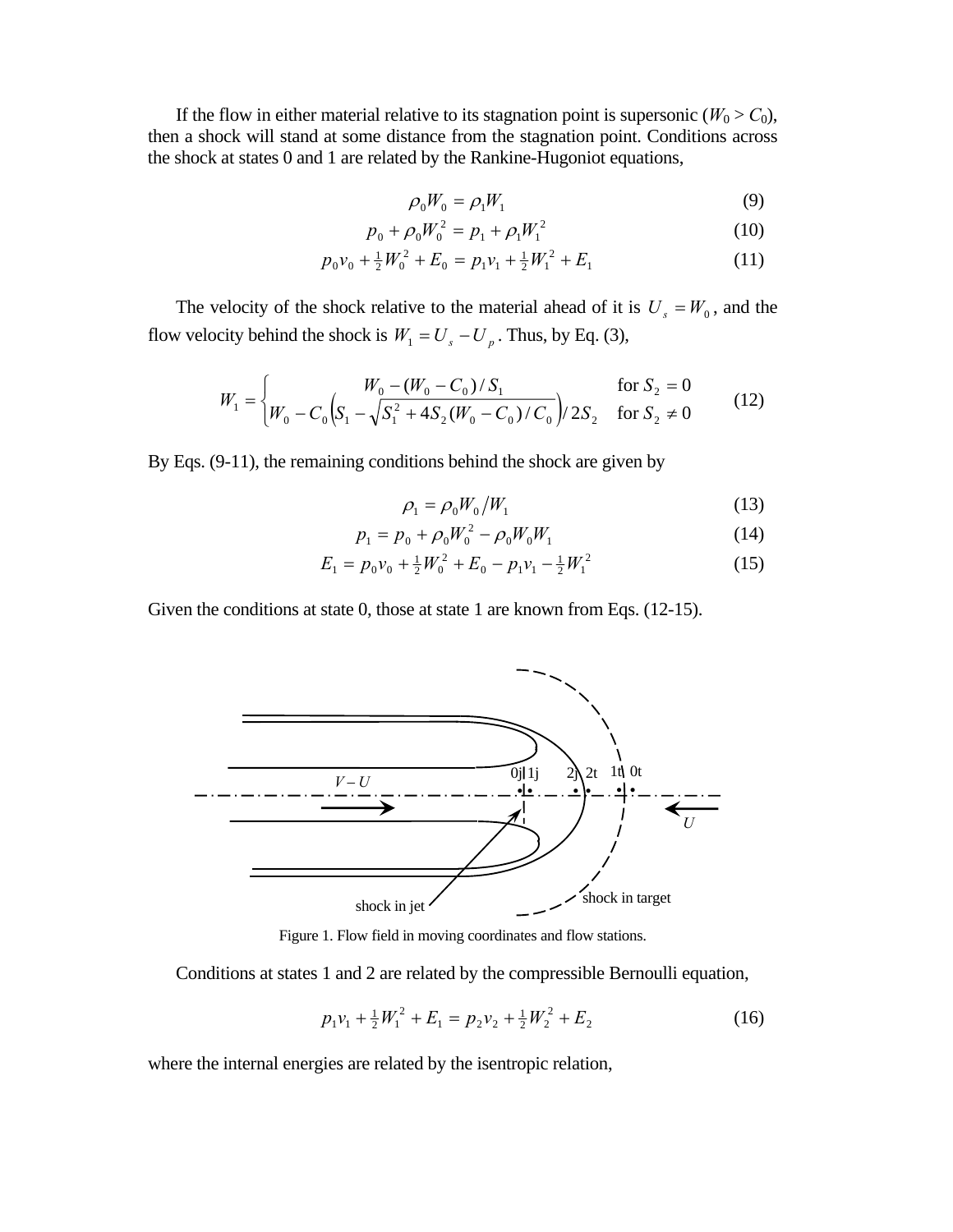$$
E_2 - E_1 = -\int_1^2 p dv \tag{17}
$$

in which the integral is taken along the isentrope. If there is no shock, Eqs. (9-11) are not used, and Eqs. (16-17) are applied between states 0 and 2.

 Now, at any point *x* along the streamline from state 1, the compressible Bernoulli's equation,

$$
p_1v_1 + \frac{1}{2}W_1^2 = p_xv_x + \frac{1}{2}W_x^2 + \int_1^x pdv \qquad (18)
$$

must hold. To find state 2, this equation is rearranged to

$$
\frac{1}{2}W_x^2 = p_x v_x + \int_1^x pdv - p_1 v_1 - \frac{1}{2}W_1^2 \tag{19}
$$

which is integrated numerically from state 1 in a direction of decreasing volume  $\nu$  until  $\frac{1}{2}W_x^2 = 0$ , since state 2 in each material is a stagnation point, where  $W_2 = 0$ .

 A last condition requires equilibrium across the interface between the stagnation points,  $p_{2i} = p_{2i}$ . To apply this, Eqs. (11) and (16) are combined to

$$
p_2 \nu_2 + \frac{1}{2} W_2^2 + E_2 = p_0 \nu_0 + \frac{1}{2} W_0^2 + E_0 \tag{20}
$$

Since  $W_2 = 0$  in both jet and target, this equation may be solved for  $p_2$ ,

$$
p_2 = \left(\frac{1}{2}W_0^2 + p_0 v_0 - E_2 + E_0\right)/v_2\tag{21}
$$

Applying this in the target, where  $W_{0t} = U$ , and in the jet, where  $W_{0j} = V - U$ , and equating stagnation pressures yields

$$
\frac{1}{2}(V-U)^2 + p_{0j}v_{0j} - E_{2j} + E_{0j} = \frac{v_{2j}}{v_{2t}}\left(\frac{1}{2}U^2 + p_{0t}v_{0t} - E_{2t} + E_{0t}\right)
$$
(22)

which, defining  $\phi = (v_{0t}v_{2t})/(v_{0t}v_{2t})$ , may be rearranged to

$$
\left(\frac{V-U}{U}\right)^2 = \frac{\rho_{0t}}{\rho_{0j}} \left[ \phi + \frac{\phi p_{0t} - p_{0j} - \phi (E_{2t} - E_{0t}) \rho_{0t} + (E_{2j} - E_{0j}) \rho_{0j}}{\frac{1}{2} \rho_{0t} U^2} \right]
$$
(23)

For a given *V*, this system of equations is solved by the method of successive substitution, as in [2]. Using an assumed value of  $U$ , the right-hand side of Eq.  $(23)$  is evaluated, from which a new value of *U* is found. That is, if Eq. (23) is written as

$$
\left(\frac{V-U}{U}\right)^2 = \frac{\rho_{0t}}{\rho_{0j}} \psi^{-1}
$$
\n(24)

then the updated value of *U* is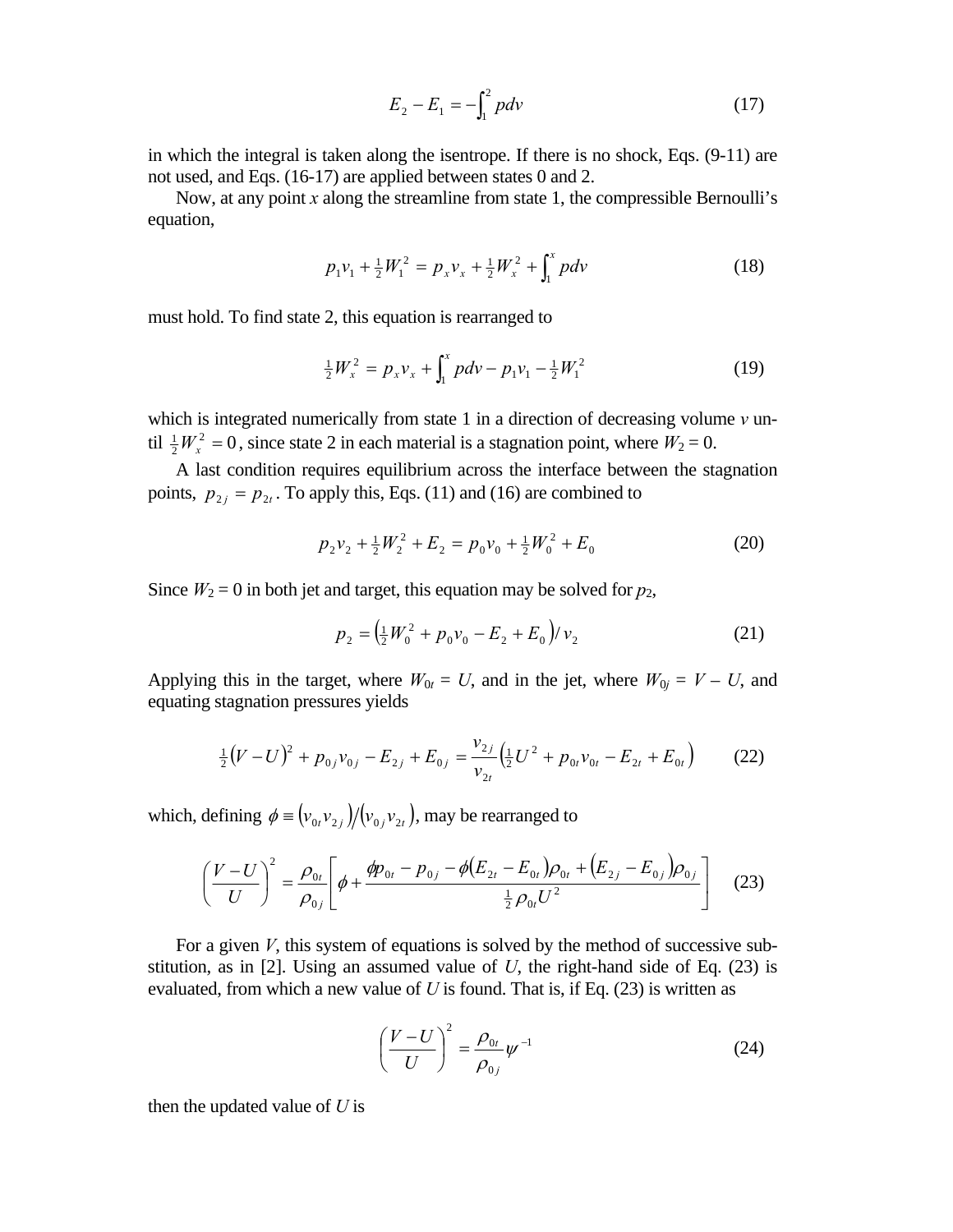$$
U = \frac{V}{1 + \sqrt{\frac{\rho_{0t}}{\rho_{0j}} \psi^{-1}}}
$$
 (25)

where  $\psi$  is computed from the previous value of *U*. Updating *U* is repeated until convergence.

## **Comparison with Incompressible Theory**

The penetration *P* per unit length *L* of jet is

$$
dP/dL = U/(V-U) \tag{26}
$$

By Eq.  $(24)$ , this is

$$
dP/dL = \sqrt{(\rho_{0j} / \rho_{0t})\psi}
$$
 (27)

while, according to the incompressible theory of jet penetration,

$$
dP/dL = \sqrt{\rho_{0j} / \rho_{0t}}
$$
 (28)

Thus, the ratio of compressible to incompressible penetration per unit jet length is (as in [2])

$$
\frac{P_{compressible}}{P_{incompressible}} = \sqrt{\psi} \tag{29}
$$

### **Temperature**

 The equations above determine the pressure, volume, flow velocity, and energy at the key stations of the flow. Determination of temperatures requires additional equations.

 Haugstad and Dullum [3] estimated the temperature behind the shock using weak shock theory. To perform the same estimation, Osipenko and Simonov [1] numerically integrated a thermodynamic identity along the Hugoniot, using a constant specific heat *cv*. Both then used an exact integral along the isentrope to find the temperature at the stagnation point. The method of [1] is adopted here, except that  $c<sub>v</sub>$  is taken as a function of absolute temperature *T* and volume given by Debye theory.

 The temperature just behind each shock may be calculated by means of the identity

$$
\frac{dT}{T} = -\Gamma \frac{dv}{v} + \frac{ds}{c_v} \tag{30}
$$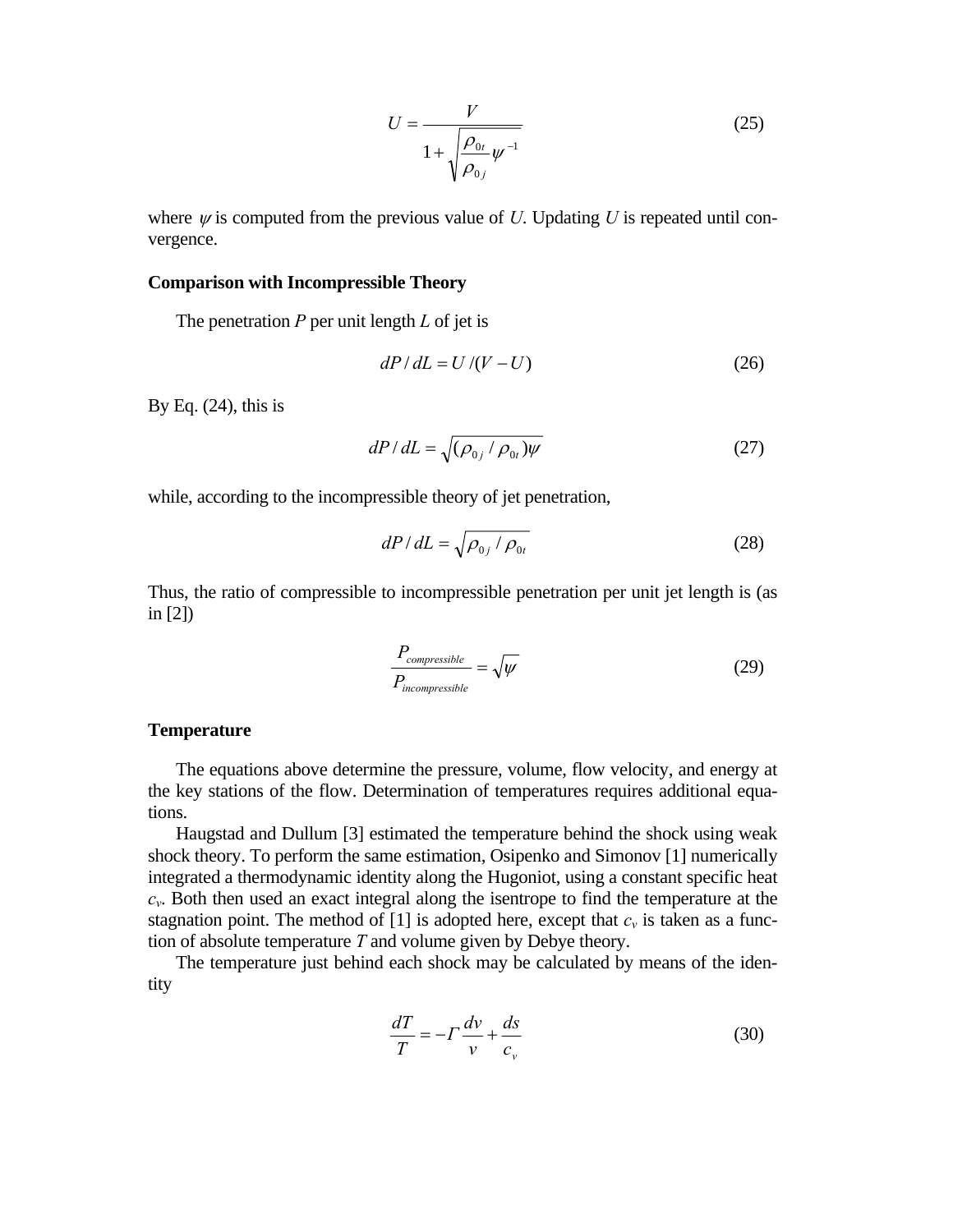Combining this with the first law,  $dE = Tds - pdv$ , and taking derivatives along the Hugoniot yields

$$
c_{\nu}(T,\nu)\frac{dT_h(\nu)}{d\nu} + \frac{\Gamma c_{\nu}(T,\nu)}{\nu}T_h(\nu) = \frac{dE_h(\nu)}{d\nu} + p_h(\nu)
$$
(31)

where the Hugoniot energy and pressure are given by Eqs. (5-6). By Eq. (5),

$$
\frac{dT_h}{dv} + \frac{\Gamma}{v}T_h = \frac{1}{2c_v} \left[ \frac{\eta}{\rho_0} \frac{dp_h}{dv} + p_h \right]
$$
(32)

as given in [1]. Performing the differentiations using Eq. (6) yields

$$
\frac{dT_h}{dv} + \frac{\Gamma}{v} T_h = \begin{cases}\n-\frac{\rho_0 C_0^2}{c_v} \frac{S_1 \eta^2}{(1 - S_1 \eta)^3} & \text{for } S_2 = 0 \\
\frac{1}{c_v} \left[ 2p_h + \frac{\rho_0 C_0^2}{8\eta^2 S_2^2} \left( S_1 - \frac{(1 - S_1 \eta)S_1 + 4S_2 \eta}{\sqrt{(1 - S_1 \eta)^2 - 4S_2 \eta^2}} \right) \times \right] & \text{for } S_2 \neq 0 \\
\times \left( 1 - S_1 \eta - \sqrt{(1 - S_1 \eta)^2 - 4S_2 \eta^2} \right)\n\end{cases} \tag{33}
$$

which, given expressions for the specific heat and Grüneisen parameter, may be integrated numerically. (This result for the case  $S_2 = 0$  is given in [1].) The specific heat is given by Debye theory [6] as

$$
c_v(T,v) = 3nk \left[ 4D_3(\theta(v)/T) - 3 \frac{\theta(v)/T}{\exp[\theta(v)/T] - 1} \right]
$$
(34)

where *n* is the number of atoms, *k* is the Boltzmann constant,  $D_3$  is the third Debye function,  $D_3(x) = \frac{3}{x} \int_0^x \frac{t}{t} dt$ *e t x*  $D_3(x) = \frac{3}{x^3} \int_0^x \frac{t^3}{e^t - t^3}$ 3  $3^{(x)} - x^3 \log^t - 1$  $f(x) = \frac{3}{x} \int_{0}^{x} \frac{t^3}{t^3} dt$ , and  $\theta$  is the Debye temperature,

$$
\theta(v) = \theta_0 \exp \int_v^{v_0} \frac{\Gamma}{v} dv \tag{35}
$$

Again assuming  $\rho \Gamma = \rho_0 \Gamma_0$ , this may be integrated to

$$
\theta(\nu) = \theta_0 \exp[r_0(1 - \nu/\nu_0)] \tag{36}
$$

Values of initial Debye temperature  $\theta_0$  for several materials are given by Kinslow [7]. If  $\theta_0$  is unknown, Eq. (34) may be solved to determine it from  $c_{v0}$ , the specific heat at standard conditions.

 With Eqs. (34-36), Eq. (33) may be integrated from the initial state along the Hugoniot to the conditions at station 1. Using the integrating factor  $\exp(\Gamma_0 v/v_0)$ yields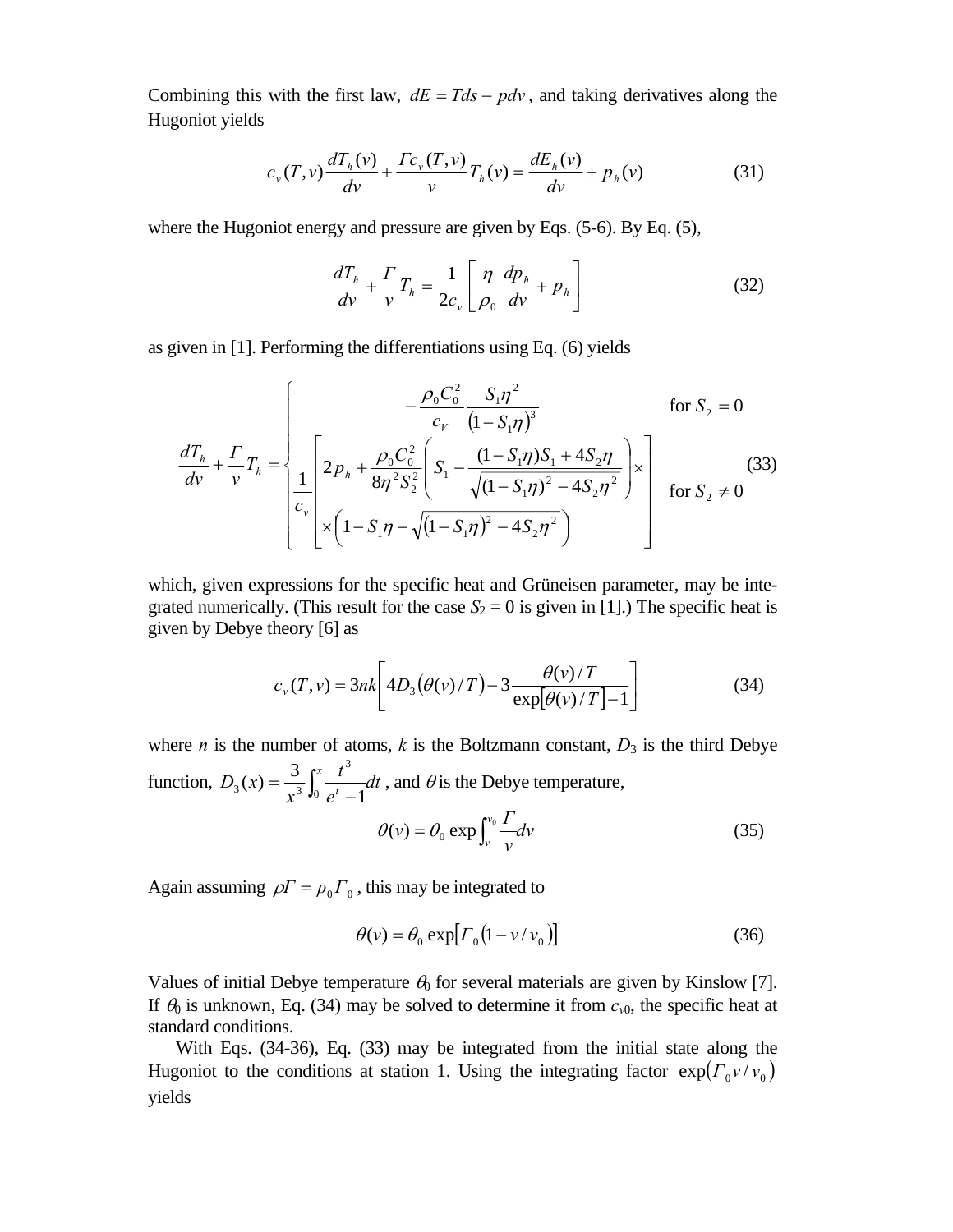$$
T_h \exp\left(\frac{\Gamma_0 v_h}{v_0}\right) = T_0 \exp(\Gamma_0) + \int_{v_0}^{v_h} F(v, T_h) \exp\left(\frac{\Gamma_0 v}{v_0}\right) dv \tag{37}
$$

where  $F(v, T)$  is the right-hand side of Eq. (33). This is integrated numerically along the Hugoniot until the volume  $v_1$  is reached.

 To find the temperature at the stagnation point, we follow previous papers by noting that the flow between stations 1 and 2 is adiabatic,  $ds = 0$ , which neglects heat conduction and the contribution of plastic work. Then Eq. (30) reduces to

$$
\frac{dT}{T} = -\frac{\Gamma}{v} dv \tag{38}
$$

the integral of which between these stations is

$$
T_2 = T_1 \exp\left(T_0 \frac{v_1 - v_2}{v_0}\right) \tag{39}
$$

# **CALCULATED RESULTS**

 The model was exercised for a copper jet penetrating polymethyl methacrylate (PMMA, Plexiglas) using material properties in Table I. The results are shown in Fig. 2, a plot of penetration per unit length of jet relative to the incompressible theory versus jet velocity. Two curves are shown, one accounting for the presence of the shocks and the other not; the curves coincide up to a jet velocity of about 3.6 km/s, when a shock begins to occur in the target.

 This result shows that accounting for the shock in the target yields a larger penetration than when the shock is not accounted for. This may be understood by recognizing that the *p*-*v* Hugoniot curve of any material is stiffer (i.e., less compressible) than its isentrope, so that accounting for the shock makes the target seem less compressible, and hence reduces the effect of compressibility on reducing penetration. This trend is opposite that predicted by the models of [3] and [5], which showed a greater effect of compressibility when shocks are accounted for.

| Table I. Material properties.                       |        |              |             |
|-----------------------------------------------------|--------|--------------|-------------|
|                                                     | Copper | <b>Steel</b> | <i>PMMA</i> |
| Initial mass density, $\rho_0$ (Mg/m <sup>3</sup> ) | 8.93   | 7.85         | 1.186       |
| Bulk sound speed, $C_0$ (km/s)                      | 3.940  | 3.574        | 2.300       |
| Hugoniot parameter, $S_1$                           | 1.489  | 1.92         | 1.750       |
| Hugoniot parameter, $S_2$                           | 0.0    | $-0.068$     | $-0.013$    |
| Grüneisen coefficient, $\Gamma_0$                   | 1.99   | 1.69         | 0.91        |
| Initial Debye temperature $\theta_0(K)$             | 306    | 175          | 266         |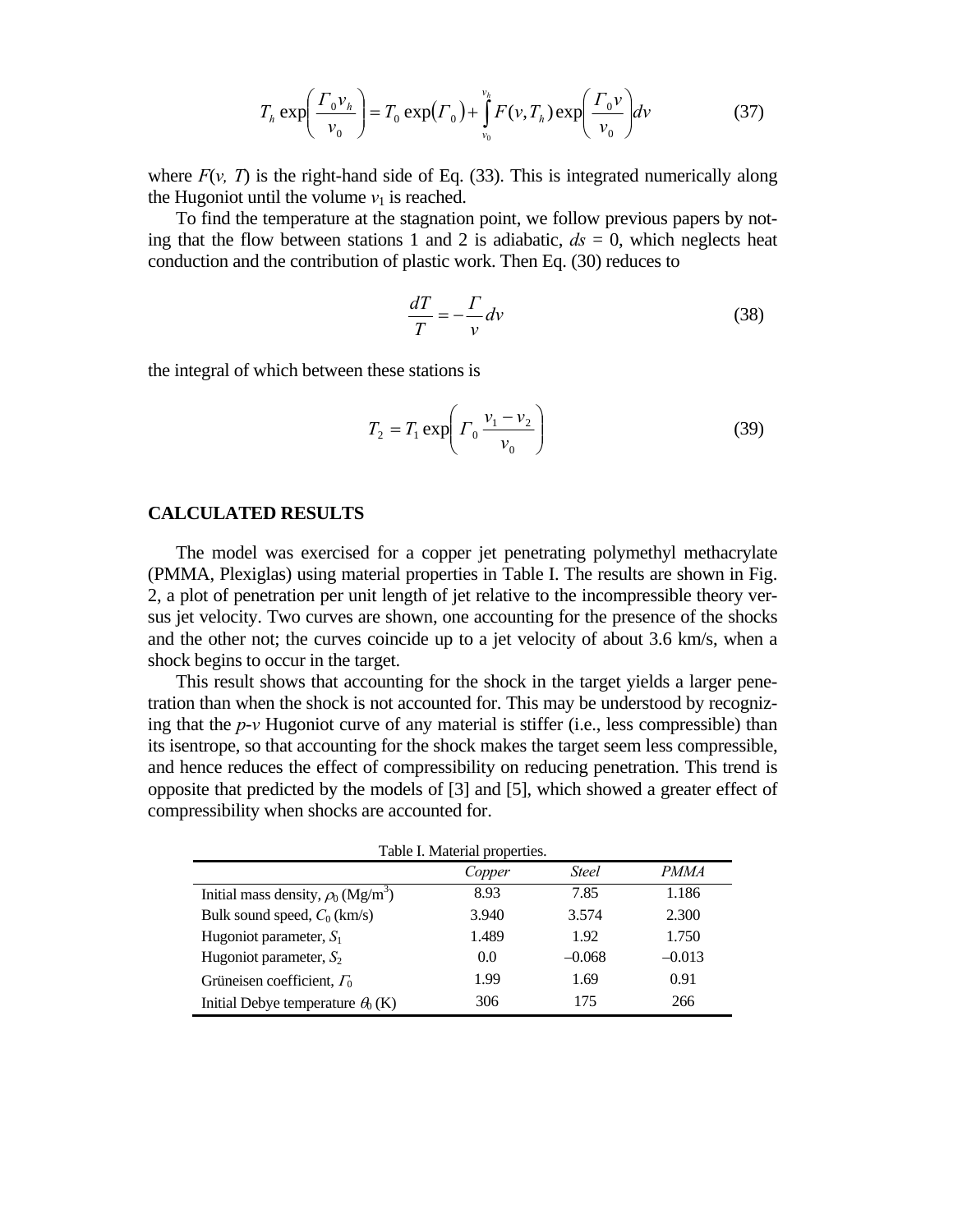

Figure 2. Ratio of penetrations according to the compressible and incompressible models vs. jet velocity for a copper jet penetrating PMMA, with and without accounting for the presence of shocks in the compressible model.

#### **Comparison with Hydrocode Computations**

 CTH code computations were performed to compare with the model. A 4-mmradius copper jet impacts a semi-infinite target at velocities of 2, 4, … 12 km/s. All strength properties were set to zero. A 0.25-mm mesh was used. Results were analyzed by the following method: when the penetration zone reached a depth of about 64 mm, the time and actual penetration depth (read from material plot) were recorded; this was repeated at about 196 mm of penetration. From these data, the penetration velocity *U* was computed. Then the penetration per unit jet length *dP/dL* was computed by Eq. (26) and compared with the incompressible-theory value, Eq. (28).

 Figure 2 includes data for targets of copper and PMMA. For a copper jet impacting a copper target, the compressible and incompressible theories predict the same penetration velocity, equal to half the jet velocity; thus, the ratio between the two theories is unity. However, the corresponding CTH data points fall 1% to 2% below that value, which may be attributed to the simulation having not quite yet reached a steady state (penetration velocity was observed to be increasing very slowly).

 For the PMMA target, the data approximately follow the compressible model curve (with shocks), falling below it by about the same small amount as the coppertarget data fall below unity. This provides some verification of the present model.

### **Computed Temperatures**

 Some computations using the model indicate the highest temperatures in the jet and target, which are reached at the stagnation points. Previous studies [8,9] have indicated that the external temperature of a typical copper shaped-charge jet shortly after formation is about 697°K. If a jet at this temperature impacts a steel target at 10 km/s, its stagnation temperature is predicted to be 1376°K (not accounting for phase change), slightly above copper's melt temperature of 1357°K. There is, however, no melting in the steel even at this velocity, as its temperature reaches only 713°K, whereas its melt temperature is 1808°K.